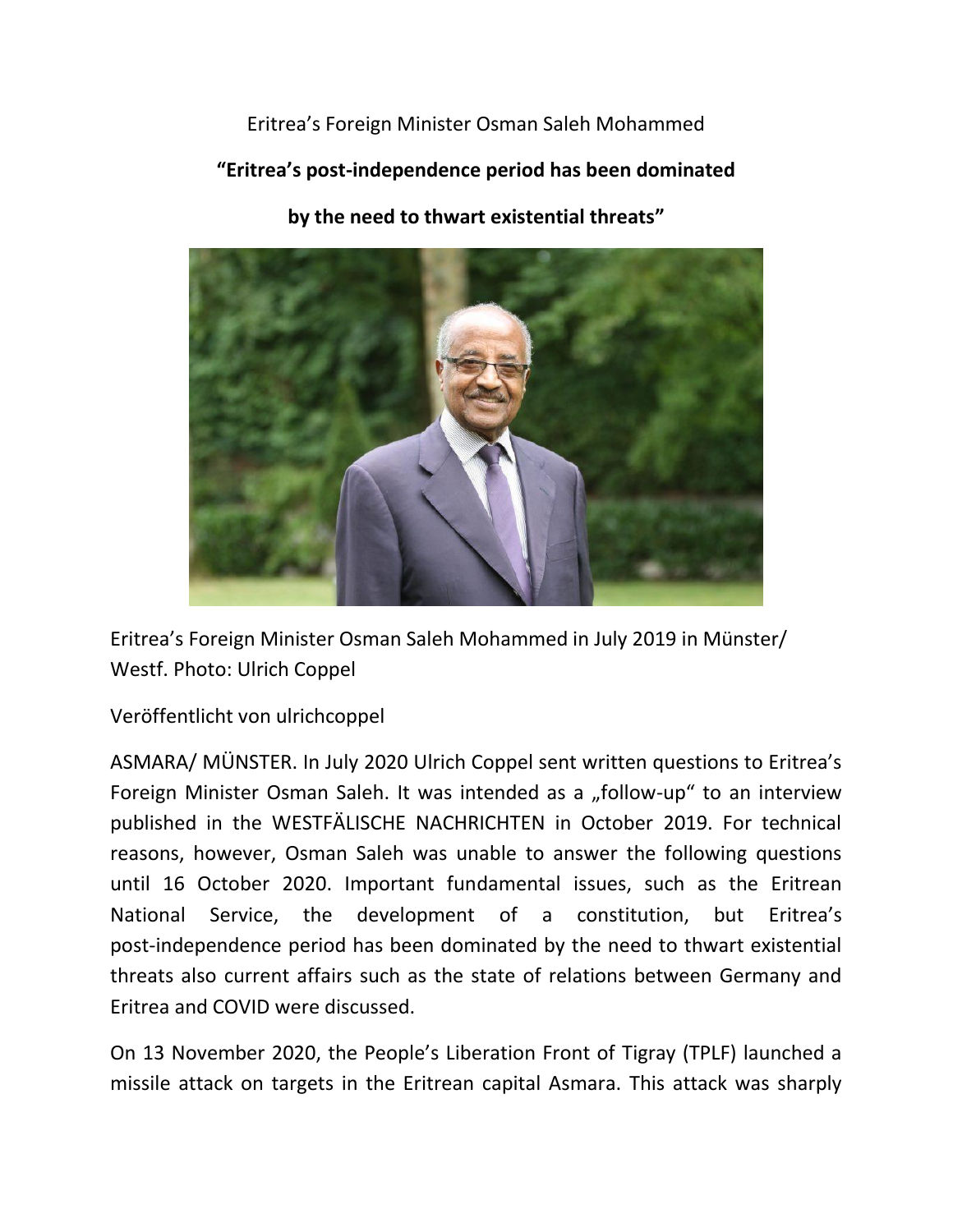condemned internationally, including by the government of the Federal Republic of Germany.

**Ulrich Coppel:** "Last summer, you were a private guest here in Münster, and we talked about the Eritrean Government's plan to return the national service to the 18 months that apply in peacetime, the plan to introduce a constitution for the country, and Eritrea's wish to be supported by Germany in these processes. What has happened since then?

**Osman Saleh:** "Our policy commitments on the constitution and as you mention, the national service, are of course in place because they are rooted on firm convictions and beliefs. However, time lines for implementation of specific policy measures and acts are correlated with determinant variables and trends on the ground. On National Service, the statutory provision  $-$  i.e. duration of 18 months in times of peace – is explicit and intact in the law. But, there are factors on the ground that preclude its immediate implementation at this point in time. The same applies to the constitution drafting process. In any case, the issue is, basically, a matter of appropriate timing. In as far as support from Germany is concerned, I do not believe the German government is ready for that. You will have followed the discourse on bilateral assistance in the Africa Group in the Bundestag recently. Their whole stance is unfriendly and negative. There are other indicators, which I will not go into specifics here, that corroborate this stance both at the Bundestag as well as in the Executive Branch. Until these positions are rectified, we cannot contemplate of meaningful interaction with Germany."

**Ulrich Coppel:** "The border with Ethiopia by land has been closed again. What are the reasons?"

**Osman Saleh:** "The borders with Ethiopia were opened as a gesture of goodwill by both sides, prior to formulation and signature of the necessary agreements and mechanisms in order to give additional impetus to the peace process. The accompanying agreements that must regulate the movement of peoples are being worked out. These have been in the drawing board and under discussion by both sides. As you know, the July Agreement has five key pillars. In all the cases, preparatory work is being done with all earnestness."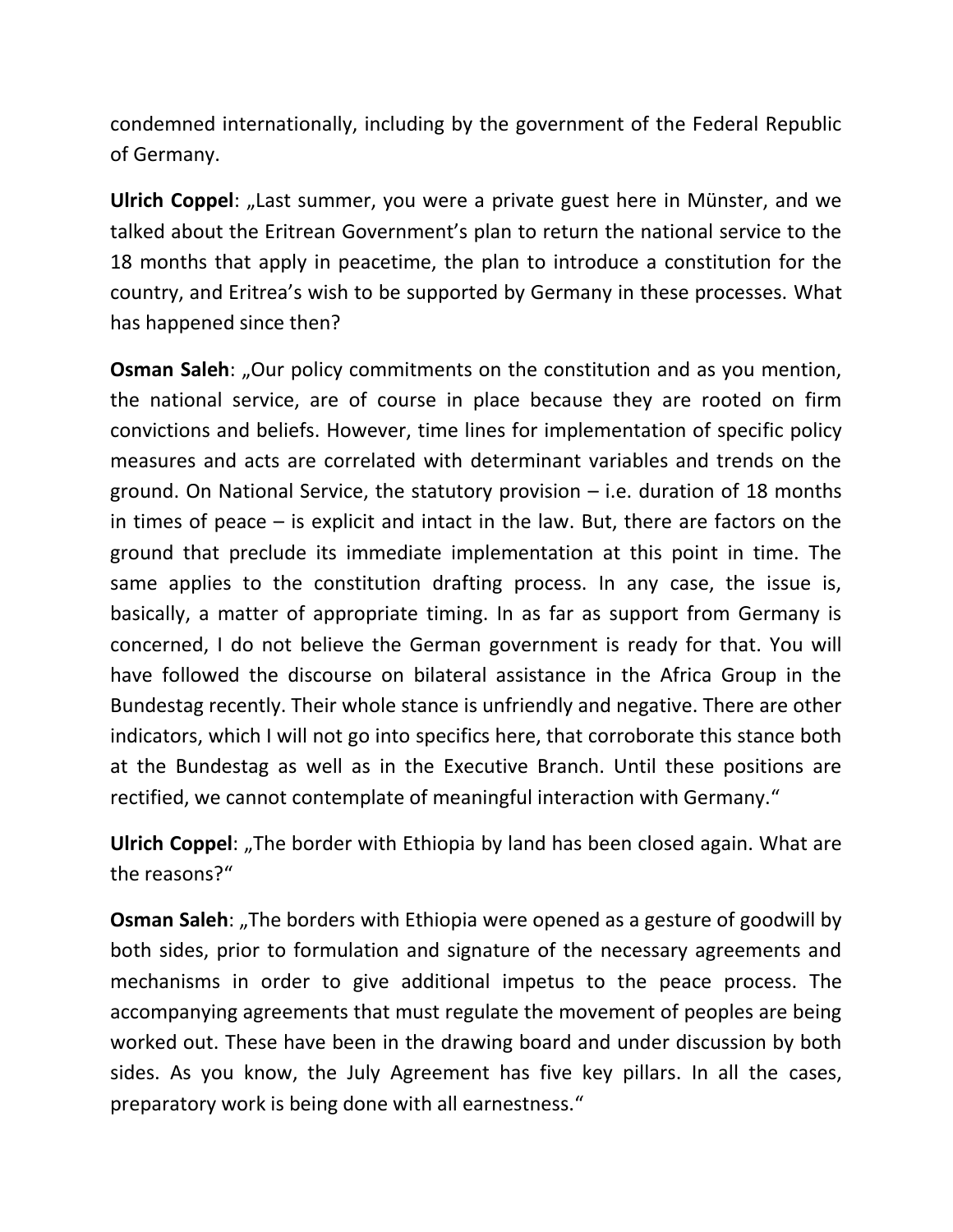**Ulrich Coppel:** "Two years have passed since the peace agreement and the friendship treaty with Ethiopia. What is the state of affairs?"

**Osman Saleh:** "Two years is not a long time for nurturing peace between countries that were entangled in war and at loggerheads with each other for twenty years. But because there is enormous reservoir of good will on both sides; convergence of policies and approaches on issues of mutual concern as well as regional matters, much has been achieved in the past two years. The degree of consultation between the two Heads of State and Government, the work done by the Joint Commission is considerable indeed. We believe that the relationship is healthy and progress is steady. We had fruitful meetings in Addis Abeba this week. We are on the right track and the prospects are immensely good."

**Ulrich Coppel:** "On the current situation in neighbouring Ethiopia. Since the election, which was postponed indefinitely due to the corona, there is massive tension there. [Note: Meanwhile, the Ethiopian government has set a new election date of May or June 2021.] On 29 June, the well-known Oromo-ethnic singer and activist Hachalu Hundessa was murdered. Since then, there have been hundreds of deaths, thousands of arrests, closures of editorial offices and a temporary shutdown of the Internet. How is the Eritrean government dealing with this?"

**Osman Saleh:** "Ethiopia is undergoing through a transition. A principal challenge in this respect is reforming the politics of institutionalized ethnicity which polarized society and the country. These are not easy tasks due to entrenched policies and practices of the past 25 years. So the problems you raise must be seen in proper historical perspective. As far as Eritrea is concerned, we have full confidence on the wisdom and competence of the Government to address these obstacles."

**Ulrich Coppel:** "A minority of Ethiopians and Eritreans living in the USA, Canada and Europe are engaged in racist, religious or political agitation on the Internet and through social networks. Could Ethiopians and Eritreans who have something against this make an active contribution to moderating the tensions thus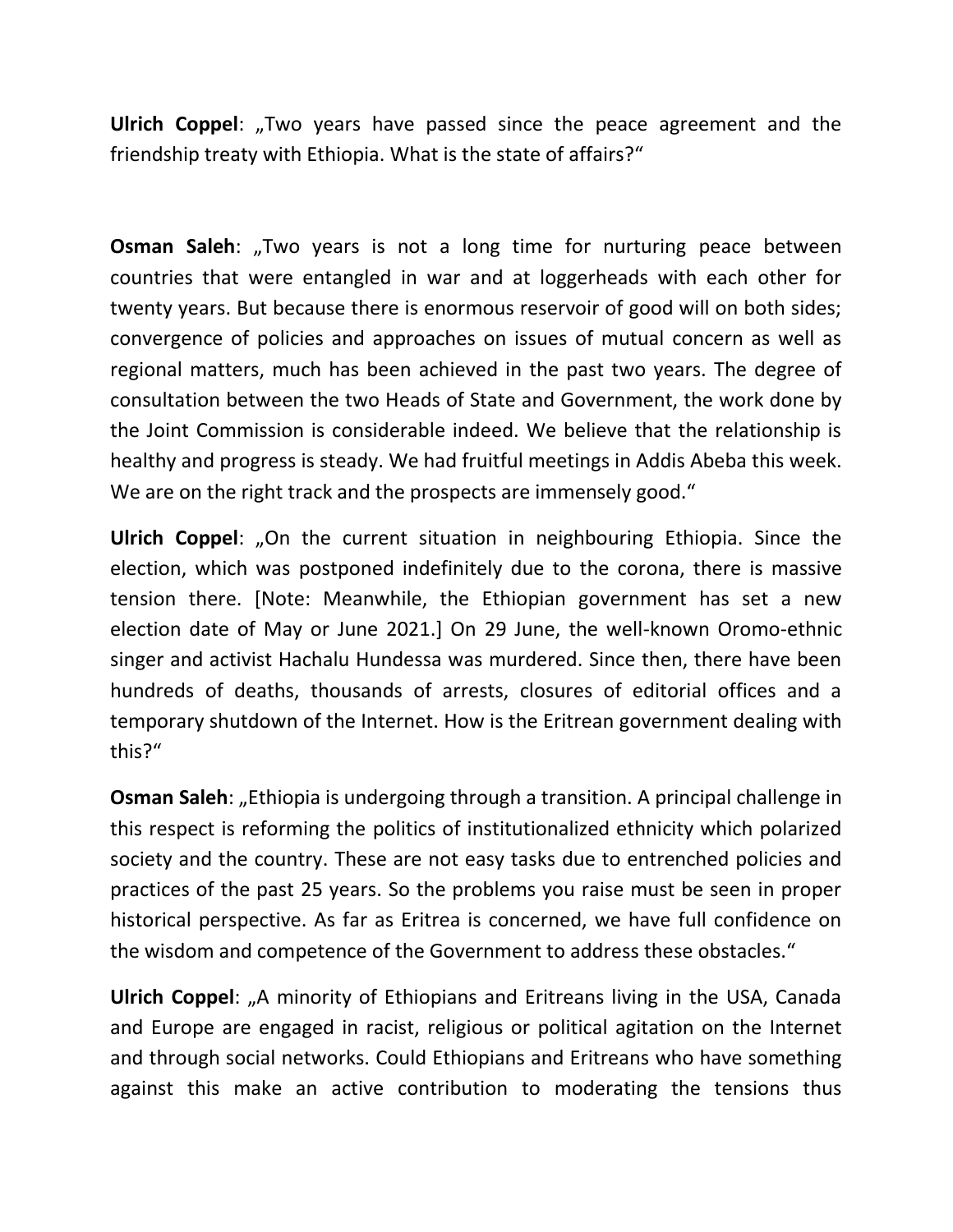triggered, for example by bringing charges of insults, incitement to hatred and calls for violence where they live?"

**Osman Saleh:** "I do not think any government can influence or regulate social media. By its nature, social media cannot be edited. What we can do as a government is emphasize the message that hate propaganda is a recipe for conflict and cannot be acceptable on moral grounds. In our national laws, denigration of individuals or groups due to their race, ethnicity, religious beliefs or gender are offences liable to criminal prosecution. That is what governments can do; .i.e. issue appropriate legislation and sensitize people on the perils of racist propaganda."

**Ulrich Coppel:** "The Nile is the waterway of many African countries. The construction of the Grand Ethiopian Renaissance Dam (GERD) in Ethiopia is the reason for an intensified conflict between Ethiopia and the downstream countries Sudan and Egypt, which fear for their own water supply. Currently, positions are deadlocked and war is threatening. What role is the Eritrean government playing?"

**Osman Saleh:** "Eritrea's views are clear. The complexity of the issues aside, the region and the countries concerned will benefit when they agree on mechanisms and arrangements that address the legitimate concerns of the three countries. In this sense, Eritrea is engaged – through quiet diplomacy – in contributing modestly towards this end."

**Ulrich Coppel:** "The People's Front for Democracy and Justice (PFDJ) has been in power since Eritrea became independent in 1994. How should the younger generation be involved in the country's leadership?"

**Osman Saleh:** "Eritrea's post-independence period has been dominated by the need to thwart existential threats. Now we have peace and we are determined to consolidate this reality; to ensure its perpetuity. Once this is guaranteed, the domestic political process will take its own course. Within the PFDJ, of course, there are ongoing plans to ensure transfer of greater responsibility to the young generation. This is indeed the political process in any political movement or party.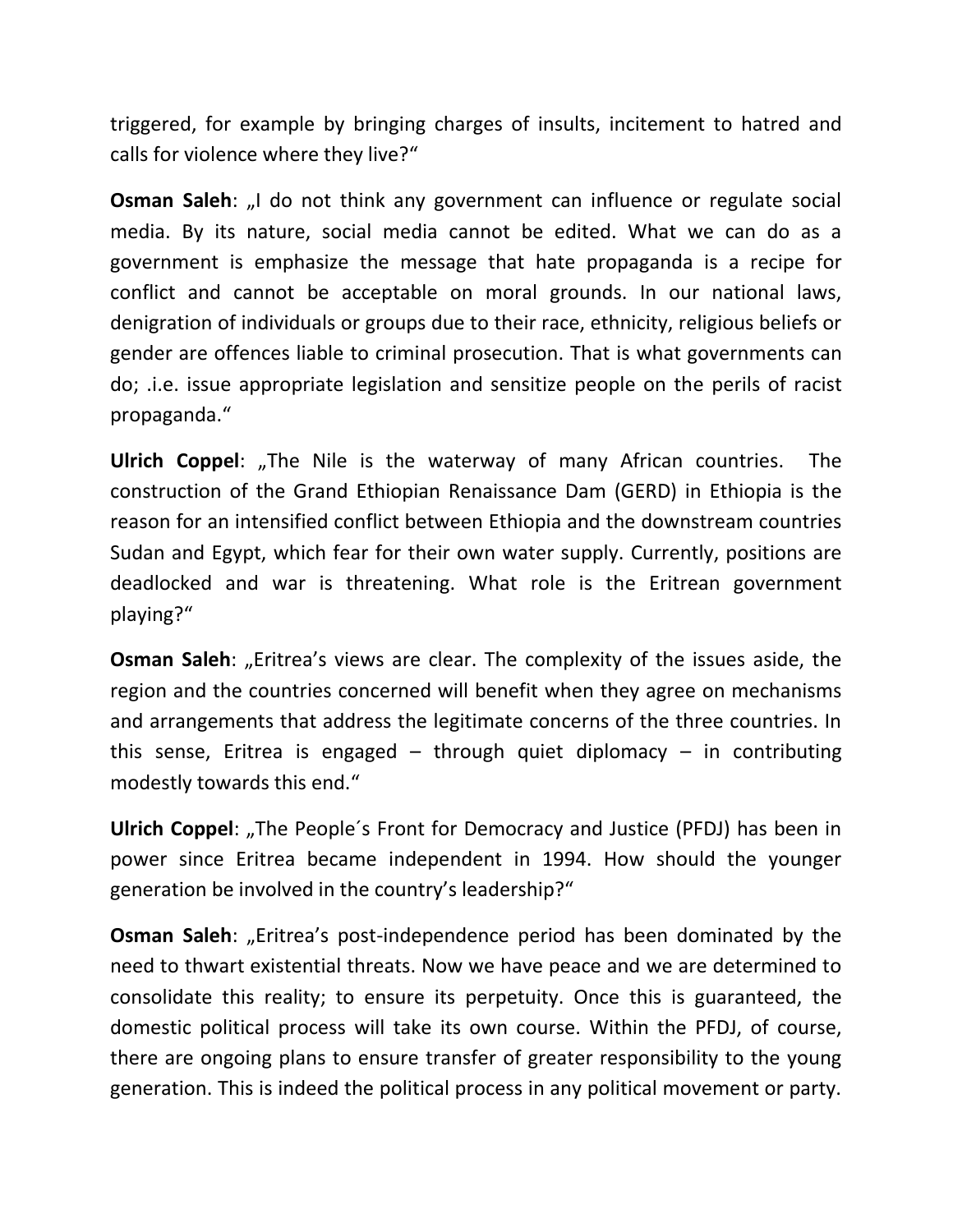And ultimately, there will be other political movements and parties once the constitution is in place."

**Ulrich Coppel:** "Since the outbreak of the Corona Pandemic, the world is a different place. What is the situation, what are the prospects, and what are the particular problems for Eritrea?"

**Osman Saleh:** "This is a vicious pandemic whose nature and tentacles are not yet known. In Eritrea, the approach was clear from the outset. The two pronged approach is based on prevention as the primary tool and mitigation to ensure provision of effective treatment to those who contract the disease. The results so far are extremely encouraging. We have been able to cut the transmission chain significantly. Naturally, the risk is always there as we have continued influx of our nationals from Sudan, Ethiopia, Djibouti and Yemen. Our focus is on putting in quarantine and testing of all new arrivals, aggressive contact tracing and providing treatment for patients. So far, we have only 422 nationals who contracted the disease since the first outbreak on March 11. 376 of these have recovered fully and at the moment, active cases are only 46 individuals. The challenge is to maintain this status for the coming months. We have to bear in mind that vaccines may not be available until late 2021 or 2022. So while easing the restrictions – that has been done incrementally in the past months – we have to ensure that our preventive strategy is focused and effective." [Note: The number of corona patients in Eritrea, both sick and healthy, corresponds to the date of the response, 16.10.2020]

**Ulrich Coppel:** "Are there any plans when it will be possible again to get visas for travel to Eritrea?"

**Osman Saleh:** "People – mainly those who were stranded abroad, expatriate businessmen and experts – are coming through Charter flights. Full resumption of commercial flights will depend on our assessment of the overall risk and trend of transmission in the coming period."

**Ulrich Coppel:** "Is it foreseeable when the airport will open again for entry into Eritrea, or what are the plans in this regard?"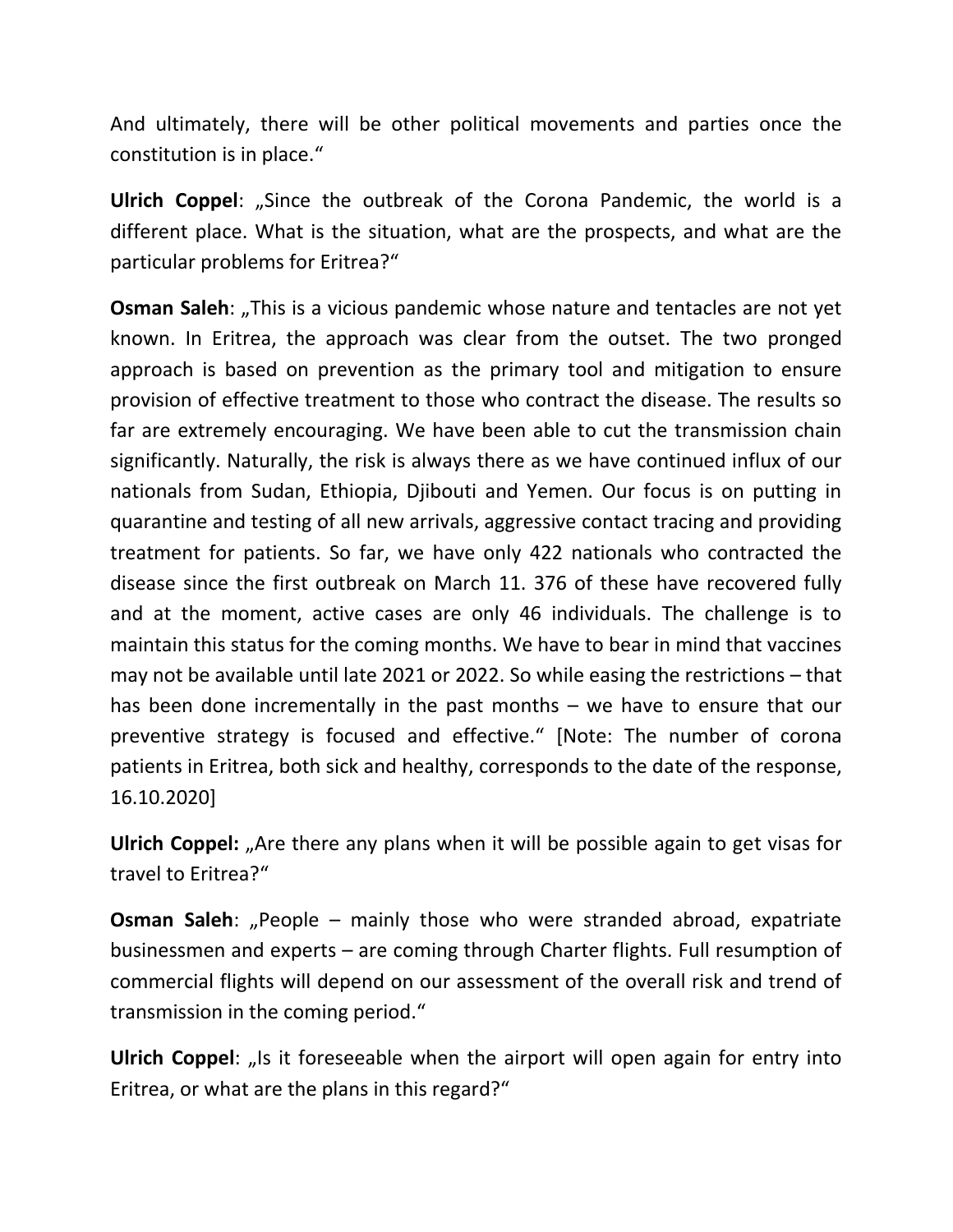**Osman Saleh:** "I have already answered this question in my response to the previous question. In brief, I do not think you can pin a specific date for full resumption of all commercial flights at this point in time. It will be determined with other matters on the basis of thorough assessment of the transmission rate, trend and resultant risk."

**Ulrich Coppel** "Since the outbreak of the Corona Pandemic, many international humanitarian aid organizations have no longer been able to carry out their work in Eritrea. What could Germany do for the people in Eritrea in these times?"

**Osman Saleh:** "The UN agencies and other partners who are supportive in our developmental programmes are still active in the country. Some may have reduced their staff for some months. But they are functional almost fully. As far as Germany is concerned, the problem transcends and precedes the outbreak of the pandemic. As we have underlined before, Germany's overall policy stance is not constructive. It will require substantial review – from their end in our view. We are keen to cultivate the relationship as long as it is based on mutual respect and common interests. We cannot naturally accommodate positions that seek to impose conditions on our policy perspective and developmental approaches."

**Ulrich Coppel:** "The Catholic Church complains about the sometimes violent confiscation and closure of health centres and schools by the Eritrean government. The Eritrean government would have done this out of revenge after the 4 Eritrean bishops published a pastoral letter at Easter 2019 in which demands were made on the government. The hospital wards would have cared for 200,000 people of all faiths. Are the accusations true?"

**Osman Saleh:** "This is totally false. The policy stance that restricts religious institutions in developmental work was enacted in 1995. The Government explained its policy precepts and considerations when the law was enacted to all the religious institutions. The principal reason behind the policy is to ensure integrity of the secularism of the State in a multi-religious society. Religious groups can donate funds – and this has to be generated locally – to development projects under implementation by the various Regional Administrations. But they cannot be involved in direct implementation because that is fraught with catering for